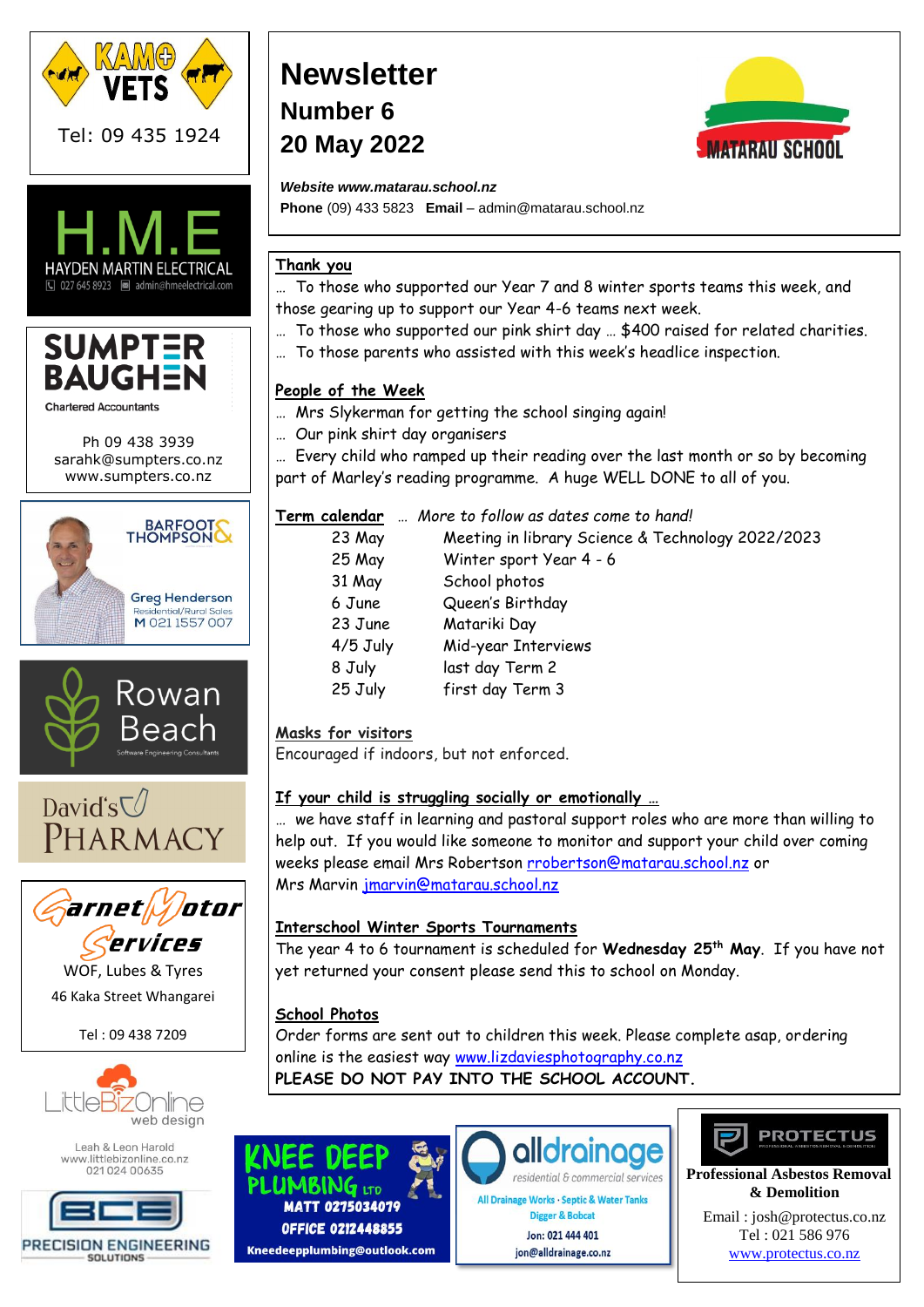## **Drop off in the morning**

If you can use the bottom bus bay for drop off please do. If using the upper carpark, please remember that the yellow area is for drop off only. Please move on after drop off as quickly as you **safely** can. Carpark spaces are usually available if you need to connect with someone. Please do not park in the yellow zone.

## **Headlice Inspection**

Levels of infestation are relatively low at present but we all need to act at the same time to stay on top of this problem. If you received a letter advising of infestation, and you have not already done so, please check and treat before your child returns to school on Monday. We strongly suggest that parents check their children's hair weekly. We are happy to put parents requiring support or guidance in touch with our public health nurse.

## **Pick-up of other people's children – Important Safety Message**

On rare occasions a parent will pick up another person's child(ren) from school and drop them at home, or contact the child(ren's) parents to pick them up from their own home. While this is usually very well intentioned, we must ask please that no child is picked up from school by other than their parent, or by someone arranged by their parent and advised prior to the school office.

## **Player of the day**

**Hockey** Awa George W Cook

## **Basketball**

Minis Aiden & Eli Crushers Flynn & Willow

## **Netball**

**Yr 1/2** 9th May Awatea Brooker, Spencer Ah Mu and Lucy Whitehouse 16th May Maia Maisuriya and Alexis Judkins

| Weka Whaiawa Tito          | Tui | Cadee Allen    |
|----------------------------|-----|----------------|
| Kiwi Holly Rhodes          | Moa | Carla Lannigan |
| Stars Aamani Rudolph-Horne |     |                |

## **Marley's Holiday Reading Programme**

Vouchers will be handed out at an assembly next week to 10 lucky children who participated in some way in Marley's "Get into Reading" Programme.

## **An important message on behalf of the major sporting organisations and Sport NZ**

Remember to affirm and support coaches and managers often!

## **Soon to be 5 year olds we may not know about**

If you have moved into zone, or know someone who has moved into zone, and you / they have a soon to be 5 year old (i.e. turning 5 before the end of the year), and the school has not been advised of this, please let us know next week. This information is important for us if we are to plan for optimal numbers in our junior rooms. Thank you.

## **Yummy stickers**



Keep collecting Yummy stickers! Please collect the Yummy cut-out labels from bags (each cutout label is worth 10 stickers) and individual Yummy apple stickers for our share of the \$200,000 free DG Sport sports gear prize pool. Yummy apples are available from New World, PAK'nSAVE and participating Four Square stores (and some Countdowns). The more you collect, the more sports gear we get. Please see Mrs Easterbrook in room 2 for more

sticker/label sheets. All started or completed sheets can be returned to Mrs. Easterbrook.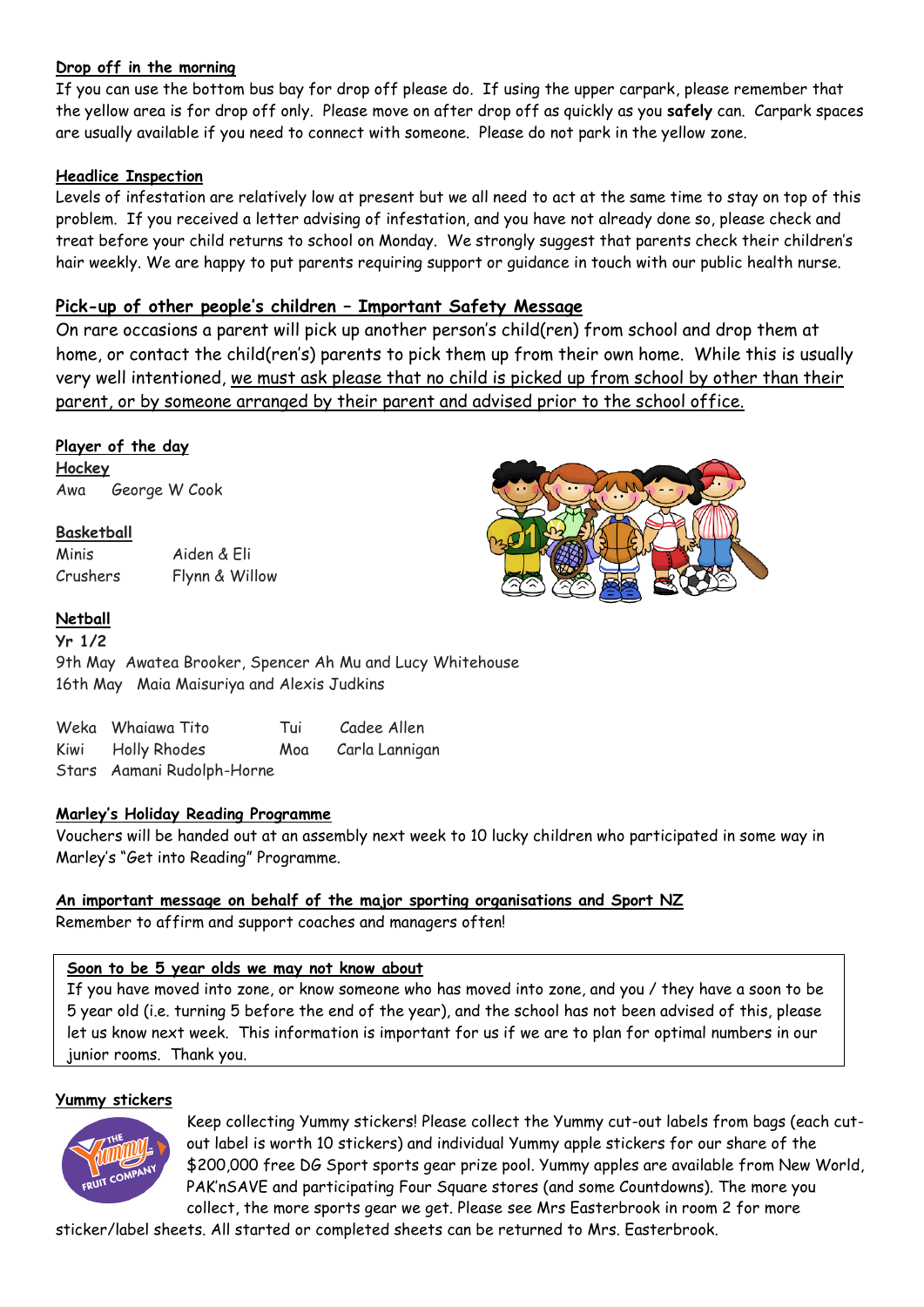## **School Direction 2022**

Last week we advised of our current focus on science and technology (especially our focus on science inquiry – and thinking - skills). Kevin is more than happy to meet with anyone wanting to hear more. Just email him at principal@matarau.school.nz

## **RAT tests**

We have a small supply of RAT tests available at school. Please let us know if you need any tests by emailing Paula at [admin@matarau.school.nz](mailto:admin@matarau.school.nz) or ring to 4335823. If you are covid positive or a close contact and you need these please DO NOT come into school. We can organise to leave these in the school's mailbox for collection.

## **Final words**

A final shout out to all of those people who enthusiastically joined our Pink Shirt Day celebration. Everyone has a right to be treated like they matter. No matter our differences, no person is intrinsically of greater or lesser value than another. Our journeys may diverge, our convictions may differ, we may disagree from time to time, but we are ultimately more similar than we are different, if we take the time to get to know each other.

Ngā Mihi

*Kevin Trewhella Principal*

## **Community notices**

#### **Indoor bowling**

Every Wednesday night 7:30pm all welcome (2 games) First 2 games Free / Children till 18y \$5/year – Adults 18y and up \$40/year More information you can contact Allen Agnew 43550141 or Ben Foster 43551570

## **Firewood for sale**

Gum or Blackwood \$120/cube, pine \$80/cube. Can mix. Free local delivery. Ph Kevin 0211915911.



# ARE YOU INTERESTED IN BECOMING A DRIVER FOR RITCHIES PART-TIME MORNING & AFTERNOON EMPLOYMENT REQUIRE CLASS 1 & 2 WITH "P" ENDORSEMENT Hourly rate currently \$22.40

IF YOU KNOW SOMEONE WHO ENJOYS WORKING WITH CHILDREN AND HAS A MATURE ATTITUDE CONTACT RITCHIES 4387142

## **Te Mahau**

If you have a concern about your child's language development, learning progress, social and emotional wellbeing, or behaviour, TeManawa Tahi have specialists available so you can discuss your concerns directly with them. This is a free service and each site will be identified by a Te Manawa Tahi flag. Drop into a hub or make an appointment by phoning 0800 524 842 or emailing [TT.Support@education.govt.nz.](mailto:TT.Support@education.govt.nz)